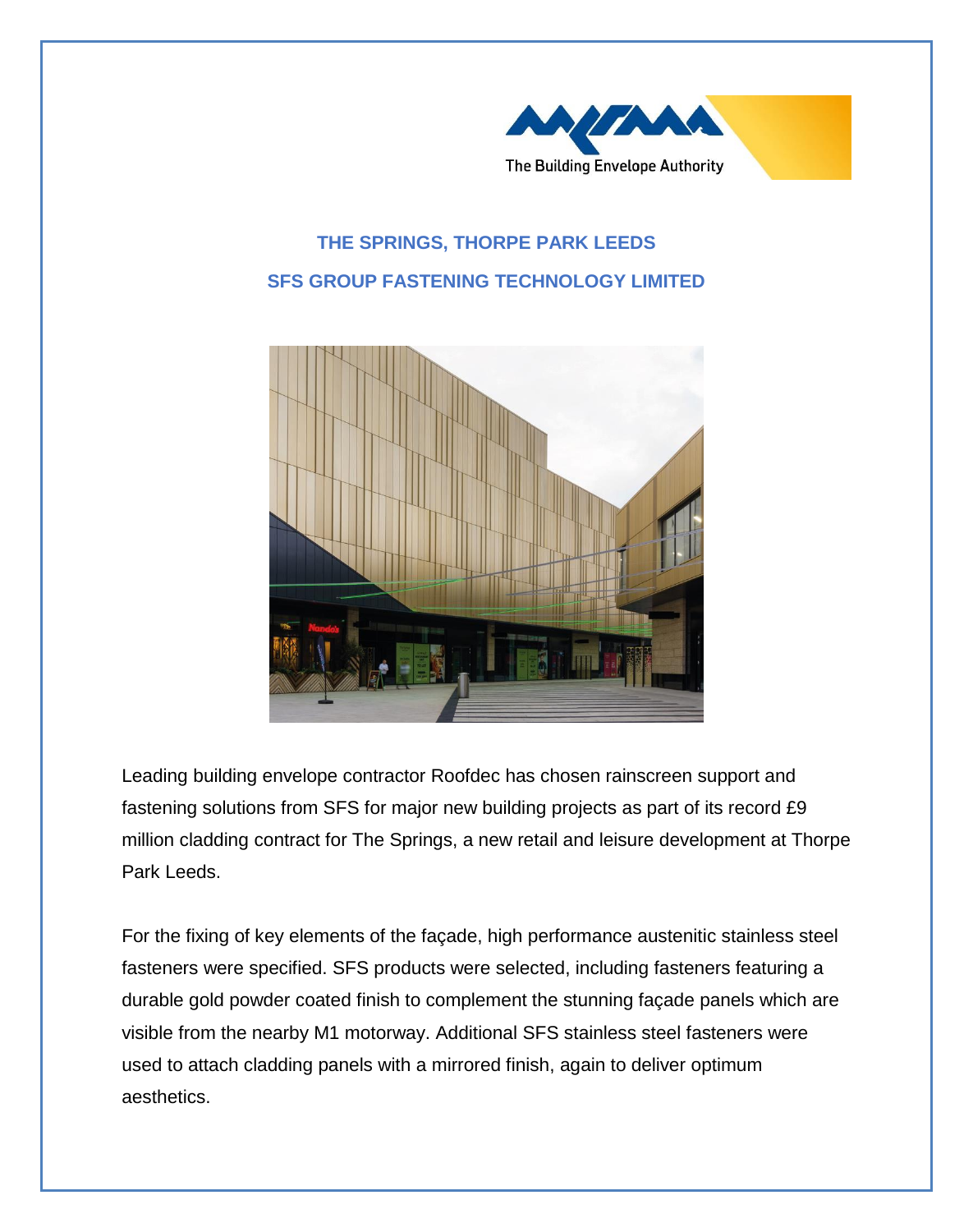

Two Nvelope rainscreen support systems were used for the façade installation. The Nvelope NV1 system supports Tiles International (TI) 20mm Granite and Jura Beige Limestone panels, which works in conjunction with a TI horizontal carrier rail. This back frame configuration minimises the number of brackets needed per square metre for greater efficiency without compromise.

Additional elevations feature 12mm Marley Equitone Natura rainscreen which was installed using the Nvelope NV3 support system. This provided a secret-fix solution for excellent visual appeal of the finished façade.

The high degree of adjustability of both NV1 and NV3 enabled Roofdec's installers to achieve a superior quality installation with minimum hassle. All Nvelope support systems are 'designed for architects and built for installers', which means they enable architectural visions to come to life without complexity and deliver long term integrity to match the design life of the building envelope.